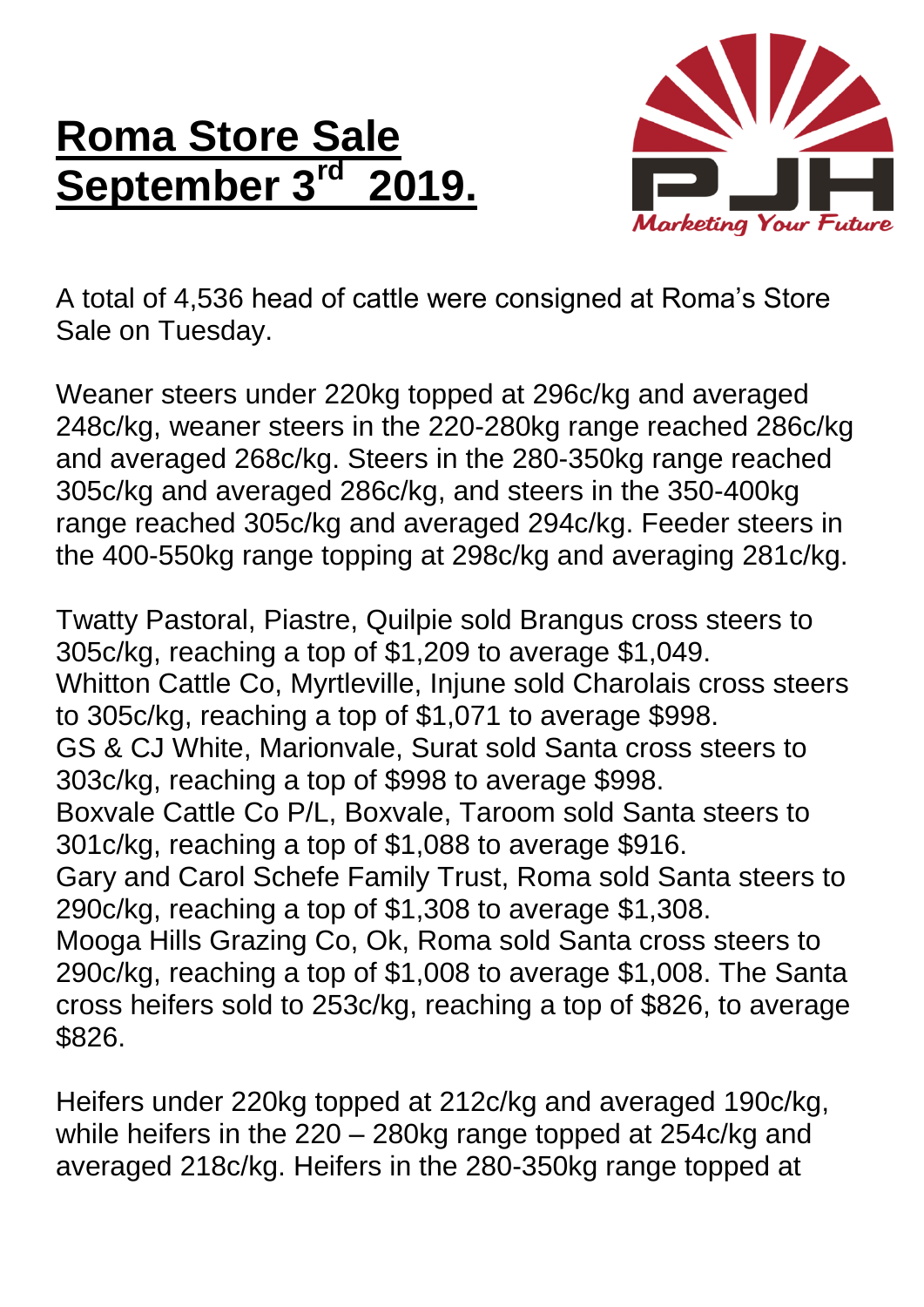270c/kg, averaging 239c/kg. Heifers in the 350-450kg range topped at 260c/kg, averaging 238c/kg.

W & K Brown, Booralie, Roma sold Angus heifers to 269c/kg reaching a top of \$1,395 to average \$820.

William & Tessa Clemesha, Sunset Valley, Bollon sold Angus cross heifers to 266c/kg, reaching a top of \$768 to average \$663. Gwenbrook Farms, Roma sold Santa heifers to 260c/kg, reaching a top of \$1,039 to average \$983.

R & G Mobbs, Wallambank, Bollon sold PTIC Charolais cross heifers to 258c/kg, reaching a top of \$1,213 to average \$1,150. Cows in the 300-400kg range reached 220c/kg and averaged 170c/kg, while cows in the 400kg-500kg range reached 229c/kg and averaged 195c/kg. Cows over 500kg topped at 247c/kg, averaging 219c/kg.

AR & SM Russell, Gladysvale, Augathella sold Brahman cross cows to 245c/kg, reaching a top of \$1,370 to average \$1,241.

## *PJH sell 5 th position next week.*

*Please be aware that all cattle being sold must be accompanied by aNational Cattle Health Declaration as well as NVD:*